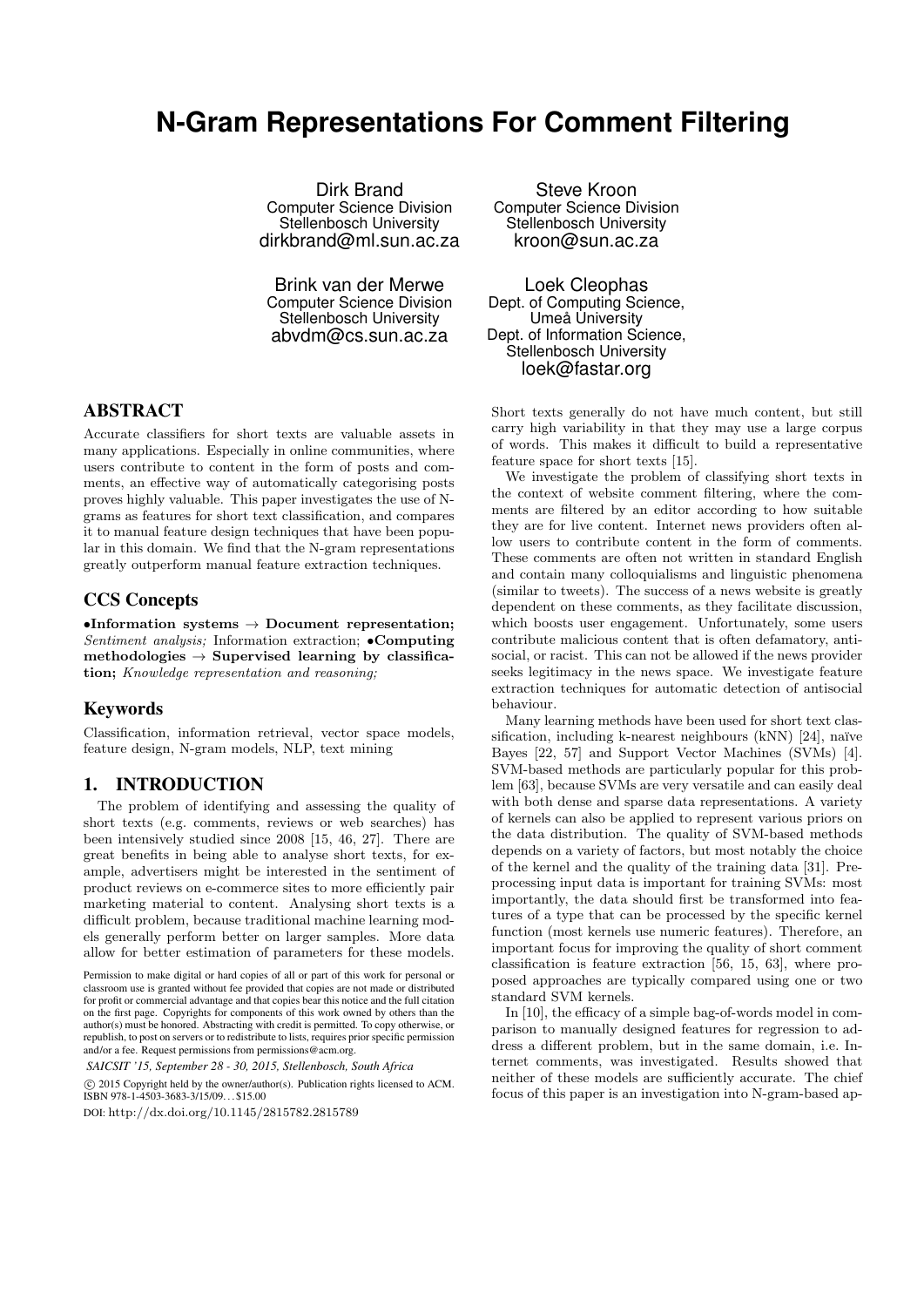proaches (e.g. bag-of-words models) for feature extraction, using the manually designed features as a baseline. N-gram models have been hugely successful in other natural language processing tasks [41, 20], but their performance on short texts such as Internet comments, where the representations will likely be very sparse, is not well-studied. This paper thus provides an empirical evaluation that sheds some additional light on whether N-gram models are suitable for short text classification. All experiments are performed using a representative data set of comments from an Internet news source.

The rest of the paper is structured as follows. First, Section 2 provides context for our work by presenting related research in the field of short text classification. Thereafter, some background information on the N-gram approaches is detailed in Section 3. Then, Section 4 discusses the source of the data and explains the methodology we follow to produce the various feature sets. Finally, the results of the study are given in Section 5, followed by our conclusions and future work (Section 6).

## 2. PREVIOUS WORK

Our work leans heavily on previous studies of both classification and ranking of comments. No studies were found that specifically use N-gram-based approaches for Internet comment classification, however N-grams have been used in other short text classification tasks.

Cavnar and Trenkle used N-gram-based techniques for building word frequency profiles for longer documents and used these profiles to categorize the documents under consideration [13]. They achieved a very high accuracy using the statistical properties of simple character N-grams of lengths 1 to 5.

Mishne investigated the accuracy of using N-gram approaches for classifying the mood or sentiment of writers of blog posts [41]. The posts were obtained from Livejournal.com, a free blog service with several million users. The posts were tagged by users with moods from a predefined list of 132 common moods, including "angry", "happy" and "amused". Mishne used various text-based features to augment the N-gram vectors and obtained modest results. Sriram et al. also augmented traditional "bag-of-words" approaches with their own domain-specific features to categorise texts [57]. They were able to marginally improve the classification accuracy of the bag-of-words approach with features specific to the Twitter domain, including the presence of shortened words, currency, Twitter-like directives (e.g. "@username"), etc.

Lampe and Resnick [35] used the properties of the comments left by users (comment length, word usage), as well as the properties of the authors themselves (frequency of posting, frequency of response) in order to classify comments. Wanas et al. [63] sought to improve on the work done by Lampe and Resnick. The features that Wanas et al. used, were based on features designed by Weimer et al. [64], and consisted of various features categorised into five classes. These classes were relevance, originality, forumspecific, surface (frequency of capitalised words, quality of grammar, etc.) and posting component (presence and quality of weblinks in posts) features. They focused their investigation on designing features that take various linguistic phenomena, present in online forums, into account.

## 3. N-GRAM MODELS

Since designing and creating a manual feature set is a time-consuming process, and since a user can manipulate the system if they know the features that are being used, we rather investigate alternative representations for comments. In information retrieval a piece of text is often represented by certain keywords or terms [47]. A set of weights can also be associated with these terms to show their relative importance to the text [52]. This idea of text representation is often called the *N-gram model*, which is a specific type of vector space model for texts [53]. It has been shown that N-gram representations can be trained on a wide variety of linguistic tasks [11].

An N-gram is a series of objects (letters, words, syllables, or other linguistic units) from a longer piece of sample text. An N-gram is often taken to be a contiguous sequence, but it could be any co-occurring set of objects (e.g. the first and third character of words, i.e. skip-grams [16]). Unless stated otherwise, we consider N-grams as contiguous sequences of words or characters. The simplest N-gram representation is the *unigram*, which only considers one object at a time. More interesting models with higher order N-grams (e.g. bigrams and trigrams) are also used and are sliced so that Ngrams overlap. As an example, consider the sentence "The blue bird flew away", which is composed of the following word N-grams:

**unigrams**: "The", "blue", "bird", "flew" and "away".

**bigrams**: "The blue", "blue bird", "bird flew" and "flew away".

**trigrams**: "The blue bird", "blue bird flew", "bird flew away".

Similarly, the word "medal" consists of the following character N-grams:

**unigrams**: "m", "e", "d", "a" and "l".

**bigrams**: "me", "ed", "da" and "al".

**trigrams**: "med", "eda" and "dal".

The general pattern is that a sequence of *k* words (or characters) will consist of *k* unigrams, *k −* 1 bigrams and *k −* 2 trigrams.

N-gram representations are widely applicable to a variety of problems, not only in information retrieval. These applications include probabilistic language modelling (where words are predicted using N-grams, often useful in statistical machine translation) [5], DNA sequencing [59], and compression algorithms [29].

## 4. METHODOLOGY

The N-gram-based feature sets are based on popular techniques in information retrieval [47] and are part of a class of data representations often referred to as vector space models [53]. The baseline manual feature set is based on work done by previous authors [43, 49, 30], as well as some additional features devised by us.

All of the constructed feature sets are used to train SVM classifiers [62, 18], which are then evaluated and compared by using standard metrics, including accuracy, precision, recall and F1-scores. The Radial Basis Function (RBF) and linear kernels [32] for SVM will be considered by using the SVM classifier from the Scikit-Learn Python library [45]. These are very common kernels, and previous studies on comment classification have also made use of them [30]. These kernels are also attractive for N-gram techniques, since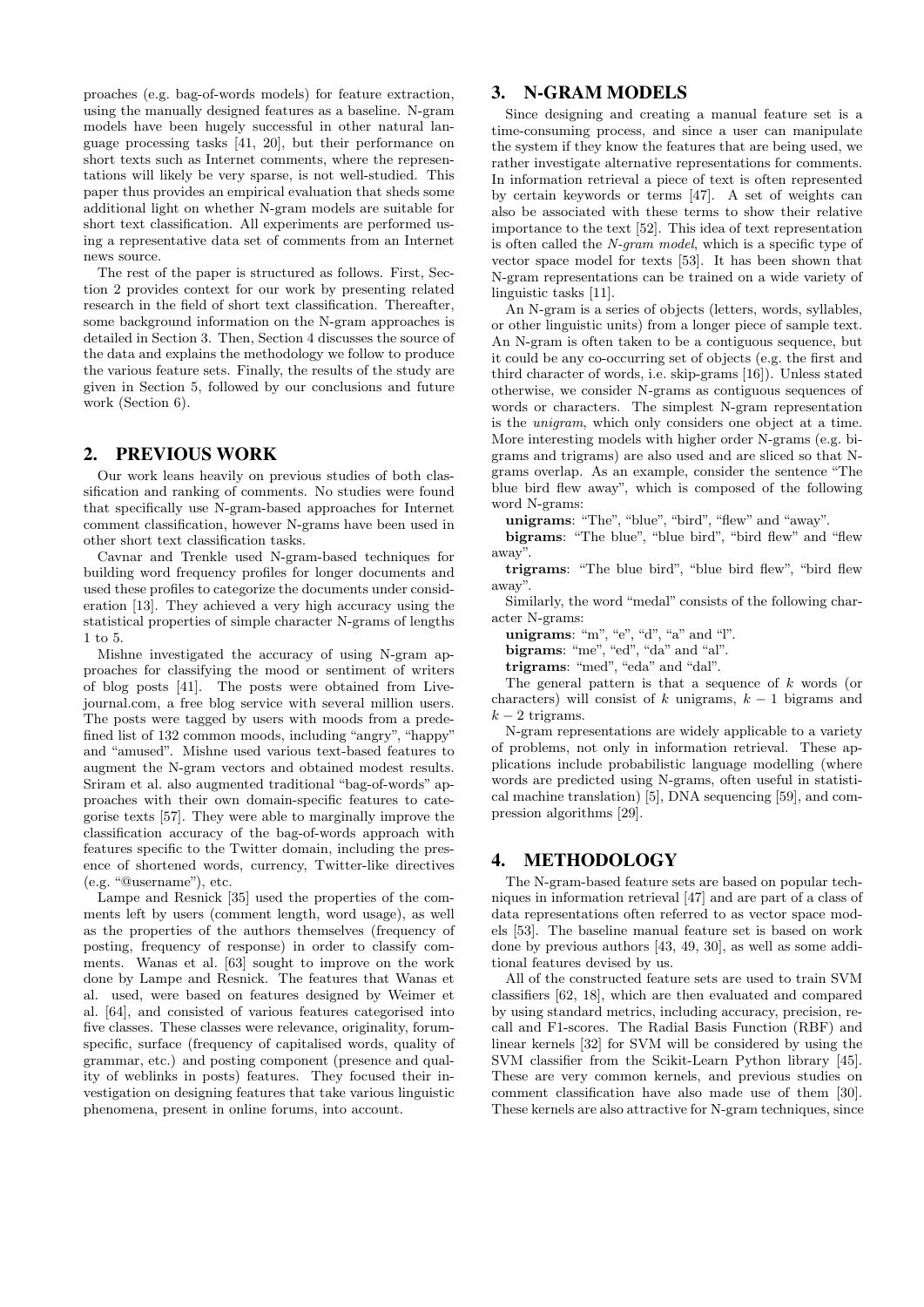they can efficiently deal with the sparse matrices induced by our N-gram representations.

The data we use are comments obtained in cooperation with News24 (further discussed in Section 4.1). This input data set has to undergo various transformations to be suitable as training data for the SVM classifiers. This is shown in Figure 1 and detailed in the following sections.

The training sets are labelled data sets with each data point represented by a feature vector and an associated label (called the *class value*). Each feature vector represents a comment by a feature representation model, as detailed in Section 4.2. Then, feature selection is applied to reduce the dimension of the feature set. This is necessary due to constraints on the time required to train the SVM classifiers and is discussed in Section 4.3. Each of these features are normalized so that its  $l^2$  norm (i.e. the sum of the squared values for that feature over all samples) equals 1. Normalizing the data leads to improved performance in algorithms such as Support Vector Machines (depending on the kernel) [26, 31, 23]. This is further detailed in Section 4.4. Finally, a classifier is trained to predict the class value of a training feature vector for each data set. These trained classifiers are used to predict the value of an unlabelled feature vector (representing a new comment). The best choice of feature representation is our chief topic of investigation.

## 4.1 The Data Set

News24 provided us with a data set containing articles and comments that were left on these articles. Metadata about both the articles and comments are included (e.g. author name, date of posting and article title). The comments themselves are used as input data for training our models.

Thus, the input data set consists of *N* comments, denoted as  $\{c_1, c_2, ..., c_N\}$ . For each comment  $c_i$ , a set of *m* features  $F_{c_i} = \{f_1, f_2, ..., f_m\}$  is extracted. Thus, a candidate feature set consists of rows of the form  $\{(F_{c_1}, r_{c_1}), ..., (F_{c_N}, r_{c_N})\},\$ where a tuple  $(F_{c_i}, r_{c_i})$  indicates a feature set  $F_{c_i}$  for comment  $c_i$ , and the associated class value  $r_{c_i}$ .

We found experimentally that comments with fewer than 20 words are hard to classify with the methods described in this paper and are, as such, not included in the data set. Thus, the data set used consist of 79017 samples, but the number of features in each feature set differs depending on the representation.

News24 allows its users to leave comments on news articles. A user can either leave a comment on an article directly (referred to as a *parent comment*) or reply to a parent comment (referred to as a *child comment*). Figure 2 shows an excerpt from a comment thread where one user has posted a comment and another user replied to that comment. Each parent comment can have multiple replies, forming a *thread*. Each article typically has multiple parent comment threads associated with it. The collection of threads on an article is referred to as the *article comments*. Figure 3 shows statistics describing the data set.

Users are also able to vote on comments in the form of likes and dislikes, as well as report comments that they feel are of low quality (e.g. that they consider demeaning or defamatory). Figure 2 shows an example of likes and dislikes attributed to a comment. The editorial team can then decide whether the comment should be removed from the site (i.e. be made *hidden*). The editors also have automatic filters, based on high-level criteria (as discussed below), for



**Figure 2: Part of a typical News24 comment thread.**

| Original number of comments             | 130713      |
|-----------------------------------------|-------------|
| Number of comments with $\geq 20$ words | 79017       |
| Number of parent comments               | 56124       |
| Number of child comments                | 22893       |
| Average number of child comments per    | 0.48        |
| parent                                  |             |
| Average number of comments per article  | 16.24       |
| Total number of words                   | 7.3 Million |
| Average number of words per comment     | 93.32       |
| Percentage of 'hidden' comments         | 34.8%       |

**Figure 3: Corpus statistics. Numbers are listed for comments with twenty or more words.**

removing comments. Thus, some comments are visible and some are hidden. We present the following goal: to predict this status for unlabelled comments (typically newly posted comments) automatically, i.e. to classify a comment to reflect the ideological orientation of the editors.

After a comment is reported, editors remove the comment (i.e. make "hidden") based on whether:

- *•* it contains abusive language, hate speech or profanity,
- it contains completely incorrect grammar,
- it includes "text-speak"<sup>1</sup>,
- *•* it includes nicknames or insulting names for the individual the article is about,
- it refers to racial stereotypes or contains racial slurs.

It is relevant to note that News24 is primarily based in South Africa, so the user comments typically feature a unique language domain, known as South African English (SAE). SAE contains various colloquialisms and slang that are specific to the South African context. SAE may also include words from other official South African languages (e.g. Zulu, Xhosa or Afrikaans). Comments that a provided language model [54] identified as being predominantly English were considered in this work. Thus, comments can still contain words from other languages which pollute the standard English vocabulary.

## 4.2 Feature Extraction

Both word and character N-grams are investigated. For word N-grams, the effects of three main choices in the construction of the N-gram models is investigated.

The first is the order of the N-grams used — we consider unigrams  $(N = 1)$ , bigrams  $(N = 2)$  and trigrams  $(N = 3)$ (detailed in Section 4.2.2). Other N-gram representations

<sup>&</sup>lt;sup>1</sup>Internet colloquialisms and abbreviations.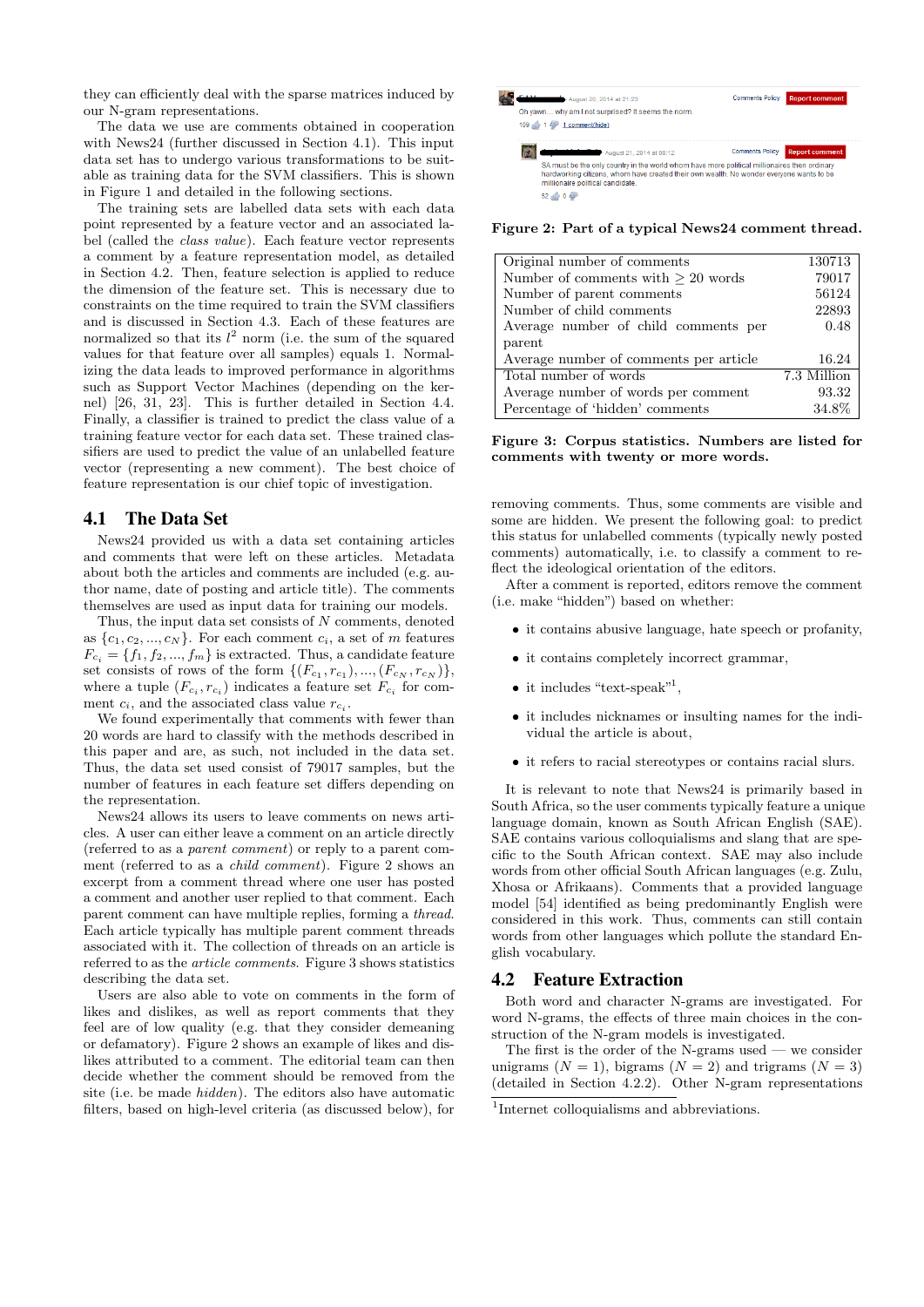

**Figure 1: The pipeline that a comment goes through to be classified.**

with  $N > 3$  could be used, but the resulting feature vectors are extremely sparse, making them unsuitable for training a classifier. For each choice of *N*, we then consider either *N*-gram features alone (denoted by "="), or a feature vector using all *N*-grams of that order or lower (denoted by "*≤*"). Finally, we consider three different vectorization methods for determining the value of each component in the resulting comment vector: the binary count (denoted by "*B*"), the frequency count<sup>2</sup> (denoted by "*F*") and the TFIDF-normalized frequency (denoted by "*T*"). These three representations are also explained in detail in Section 4.2.2. We summarize the selection of *N*, whether lower-order N-grams are included or not, and the vectorization method in our notation by concatenating *N* and our symbols denoting the other choices. For example, "*≤*3T" represents the use of unigrams, bigrams and trigrams with TFIDF-normalized vectorization.

We decided to use character N-grams in addition to word N-grams, because they could potentially handle inconsistent spelling in words (i.e. users that use the same word but spell it slightly differently). This is useful for users trying to use bad words or derogatory terms without being filtered, by changing the spelling of the words. We also investigate character skip-grams, since they are even better suited for identifying cases where a user changes a letter in a word to obfuscate the word.

For character *N*-grams, all the *N*-grams for values of  $2 \leq$  $N \leq 8$  are included in a single representation (denoted by "*C*28"). These N-grams are taken across whole sentences (i.e. with spaces included). As with the word N-grams, the binary and TFIDF-normalized frequency vectorization methods are used. This produces two feature sets, namely *C*28*B* and *C*28*T*.

For character skip-grams, each complete word, as well as all the variations of that word with single characters left out, are included (i.e. the character skip-grams for the word "bird" are "ird", "brd", "bid" and "bir"). Again, the binary and TFIDF-normalized frequency vectorization methods are used. This produces two feature sets, namely *CSB* and *CST*.

#### *4.2.1 Preprocessing*

For the word N-gram representations, two types of preprocessing are done before the feature vectors are generated: stop-word removal and lemmatization. The character Ngrams are constructed without any preprocessing.

Before the feature sets are constructed, stop-words [48] are removed from the comments. The list of stop-words is taken from the python NLTK corpora [7]. Also, words are transformed into their base dictionary form (called the lemma) through a process called lemmatization. As an example, the words *car*, *cars*, *car's* and *cars'* are all mapped to *car*. This is done to group plurals and other word variations into a single representative term. Lemmatization is performed with

an implementation from NLTK [7], using the WordNet [40] lexical database.

#### *4.2.2 Constructing N-gram Representations*

Let *V* be the vocabulary of all terms (or N-grams) in the corpus. Then each data sample is represented by a vector of term weights  $\langle e_{i1}, \ldots e_{i|V|} \rangle$  and a class value  $y_i \in \{0, 1\}$ . Here  $e_{ij}$  is the weight of term *j* in sample *i* and  $|V|$  is the number of terms in the corpus. Depending on the representation, the terms in the vocabulary are either the distinct words (unigrams) or sequence of terms (bigrams or trigrams), or the character N-grams for  $N \in \{2, 3, 4, 5, 6, 7, 8\}$ , and are referred to as term-features.

All the representations are implemented using a row-wise sparse data representations from scipy [33]. This representation stores only the non-zero entries in the matrix, saving on memory when the matrices are extremely sparse, as is the case with N-gram representations for  $N > 1$ .

For vectorization (or occurrence counting), three different schemes are considered:

- **Binary Count**. For each comment  $C_i$ , the  $j^{th}$  termfeature will be 1 if the word appears in the comment and 0 otherwise.
- *•* **Frequency Count**. Instead of simply considering the existence of a term in a comment, the frequency of occurrence is a common weighting [38]. For each comment  $C_i$ , the  $j^{th}$  term-feature will contain the frequency of the N-gram in the comment.
- **TFIDF**<sup>3</sup>. Longer documents have higher frequencies of terms and are hard to compare to shorter texts for similarity. Also, terms that occur very frequently in all texts, provide little discriminatory information for a classifier. Therefore, approaches using inversedocument frequency and length normalization have become popular in vector space models [51]. For each comment  $C_i$ , the  $j<sup>th</sup>$  term-feature is given by:

$$
tfidf(t_j, C_i) = t_j * \ln\left(\frac{|C|}{f(w_j, C) + 1}\right)
$$

where  $t_j$  is the frequency of term  $w_j$  in comment  $C_i$ , normalised by the number of words in the comment, and the second term is the natural logarithm of the total number of comments *C* divided by the number of comments  $w_i$  appears in.<sup>4</sup> This is based on the implementation used by the Python library scikitlearn [45] for TFIDF.

<sup>&</sup>lt;sup>2</sup>The frequency count is only investigated for unigrams, since we found that higher order N-grams rarely occur multiple times within a comment, so there is very little difference between the binary and frequency count representations.

<sup>3</sup>TFIDF abbreviates *Term Frequency - Inverse Document Frequency [2]* Normalization.

<sup>&</sup>lt;sup>4</sup>The frequency is artificially increased by 1 to avoid zero division errors. This adjustment can also be interpreted as smoothing via a suitable prior.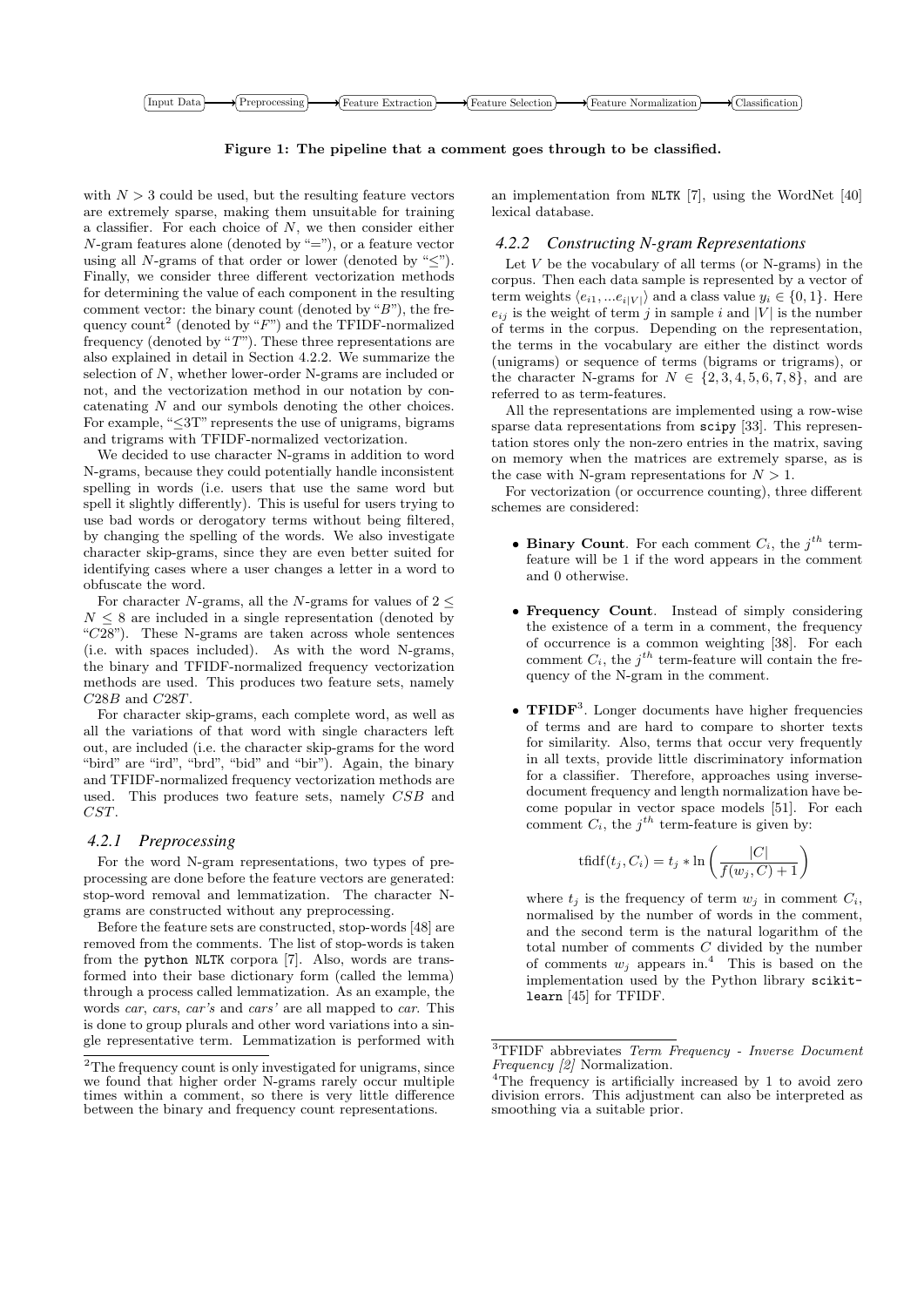## 4.3 Feature Selection

Reducing the dimensionality of the feature space helps to reduce noise in the data by removing irrelevant and redundant features [58]. This could result in faster and better performance for many regression and classification models [25], as well as prevent over-fitting of a model [61].

A popular technique for dimensionality reduction is feature selection. Feature selection [12] involves selecting a subset of the original features to maximize the relevance of the feature set for predicting the class variable. To identify the most relevant features, a popular type of feature selection, called univariate feature selection, is applied. This means the algorithm considers each feature's relationship to the class variable independently and scores the relevance of the features to the class variable. The scoring mechanism used is the  $\chi^2$  (chi-squared) statistical test [37].

The top 50% of features are selected for the baseline manual feature set. For the N-gram representations, all the features are kept, up to a maximum of 200000 features. This is done due to constraints on the time required to train the classifiers, as the training complexity of SVM is directly correlated to both the number of samples and the number of features (for both linear and RBF kernels) [8]. We determined experimentally that this arbitrary maximum does not significantly impact the results, but provides a substantial decrease in running time of experiments.

For illustration, the ten most relevant unigram, bigram, and trigram features are given below:

- *•* Unigram airtime, buy, monkey, customer, data, illuminati, enjoy, gb, get, message.
- Bigram buy mtn, application form, http www, jacob zuma, psychic twitter, new promo, note wait, receive message, serial number, say dear.
- *•* Trigram jacob zuma finally, go message box, last month note, mtn user u, message box type, message say dear, promo mtn user, receive message say, say dear customer, send dis mtn.

#### 4.4 Feature Normalization

Feature scaling, in most cases, involves manipulating each component of each observation in the feature set as follows:

$$
X^* = \frac{X - \mu}{\sigma}
$$

where *X* is the value of the component, and  $\mu$  and  $\sigma$  are the empirical mean and standard deviation of that component for all obervations in the feature set. This can be computationally problematic for sparse feature sets such as the N-gram representations, since subtracting the mean in such a case will typically shift many values away from zero, thus losing the sparsity in the original representation. For this reason, an alternative approach, called feature normalization, is used. In feature normalization, each feature is individually scaled so that its  $l^2$  norm (i.e. the sum of the squared values for that feature over all the samples) is equal to 1. Thus, zero value features are unaffected, which is advantageous for maintaining sparseness.

#### 5. RESULTS

Before any features are extracted, the data set is partitioned into training and test sets that are stratified (i.e. the

**Table 1: The number of features of each feature set.**

| Feature Representation              | Number of Features |
|-------------------------------------|--------------------|
| Manual Features                     | 38                 |
| $= 1B, = 1F, = 1T$                  | 43566              |
| $=\overline{2B}$ , $=\overline{2T}$ | 589597             |
| $= 3B, = 3T$                        | 866469             |
| $\leq$ 2B, $\leq$ 2T                | 633163             |
| ${}<3B,{}<3T$                       | 1499632            |
| C28B, C28T                          | 4462649            |
| $CSB, \, CST$                       | 484006             |

class distribution is maintained through the split). The training and test sets make up 60% and 40% of the data set (for each feature approach), respectively. After the partitioning, each comment in the training set is transformed through the pipeline in Figure 1 to form a final training set for training the classifiers.

Table 1 shows the number of features per training set for each feature representation (before dimensionality reduction).

#### 5.1 Parameter Tuning

Techniques such as SVMs are often highly sensitive to the choice of parameters [17]. A grid search was used to tune the parameters for each feature set being used with the RBF or linear kernel. Grid search has been shown to be a very efficient and accurate technique for hyper-parameter tuning [6].

The cost parameter *C*, as well as the bandwidth parameter *γ* for the RBF kernel, was tuned. The search was done over a logarithmic distribution of values (10*−*<sup>1</sup> to 10<sup>7</sup> for *C* and  $10^{-4}$  to  $10^{1}$  for  $\gamma$ ). Each value was tuned by taking a random subset of 10265 samples from the feature set (25% of the training samples) and doing a 3-fold cross-validated search over the parameters.<sup>5</sup> The resulting parameters are shown in Appendix  $\rm B.^6$ 

## 5.2 Baseline Manual Features

The features used for the baseline manual feature set are discussed below. The features can be categorised into post and social features. The social features are "per-user" features and are calculated using social network analysis [50, 49, 1] on a user graph, called a sociogram [1, 14]. A summary of these features is presented in Table 5.2, with detailed descriptions in Appendix A. Even more comprehensive descriptions can be found in [10].

## 5.3 Evaluation

Classification performance is evaluated with various scoring metrics. For each technique, we present the accuracy, precision, recall and F1-score. We focus particularly on the F1-score [60], which is the harmonic mean of precision and recall [19]. This is preferable to the *accuracy* score, since a classifier could still achieve relatively high accuracy if it succeeds at classifying one class, but completely fails to classify the other, due to the imbalance in class size.

<sup>5</sup>Since the experiments are very time-consuming, parameter tuning with cross-validation on larger data sets was not feasible.

 ${}^{6}$ The standard deviation of the 3-fold evaluation for each parameter pair for each feature set, was in the order of 10*−*<sup>3</sup> .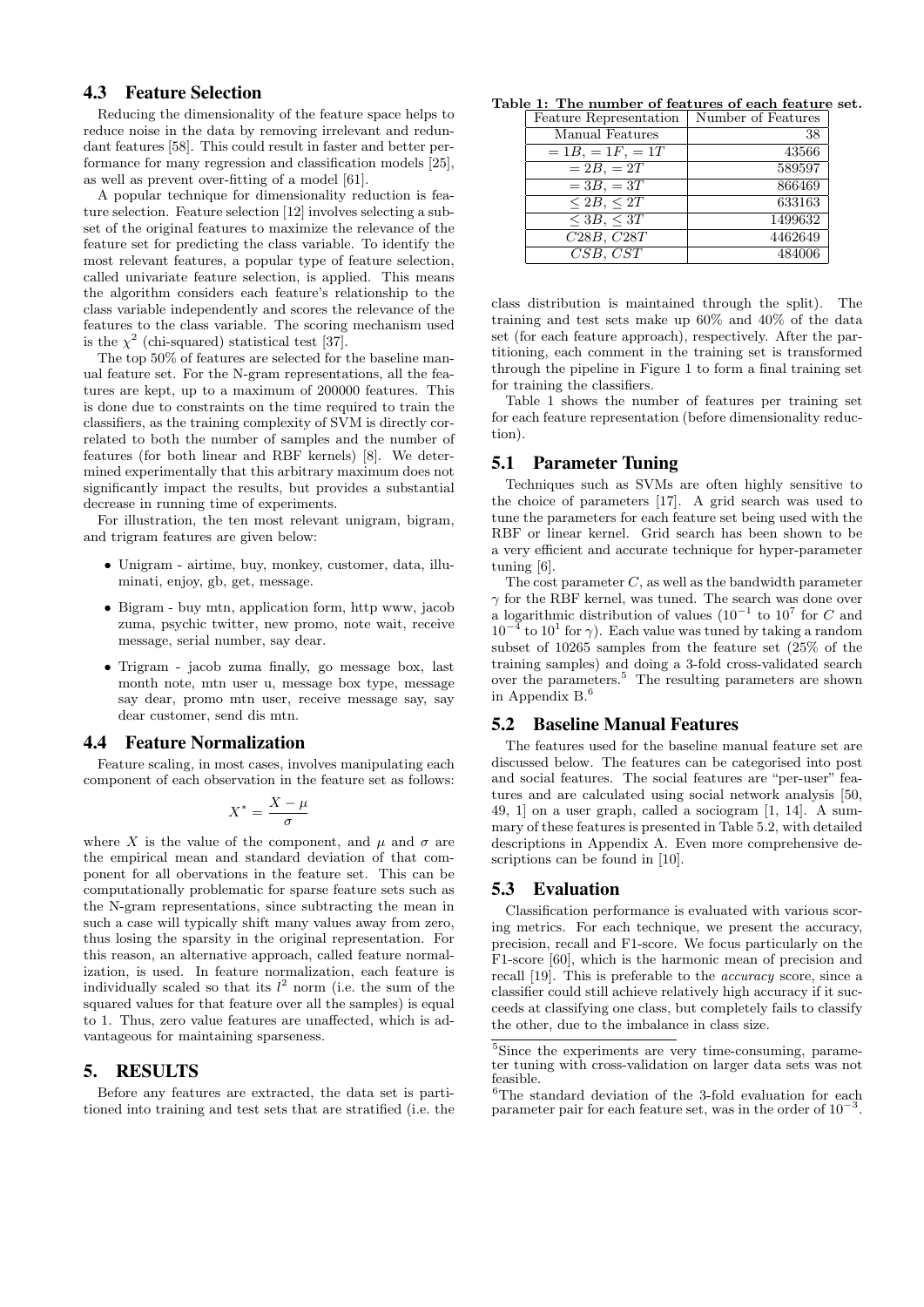**Table 2: A summary of the manual features.**

| Post Features   | Timeliness, lengthiness, part-of-  |
|-----------------|------------------------------------|
|                 | speech count, uppercase frequency, |
|                 | question frequency, exclamation    |
|                 | frequency, capitalized sentence    |
|                 | frequency, comment complexity,     |
|                 | spelling, profanity, readability,  |
|                 | relevance, subjectivity, sentiment |
|                 | and comment-article sentiment      |
|                 | overlap.                           |
| Social Features | In-degree, out-degree, user age,   |
|                 | post count, post rate, PageRank    |
|                 | value, hub and authority values    |
|                 | (from Hyperlinked-Induced Topic    |
|                 | Search).                           |

**Table 3: Results for RBF SVM classification.**

| Feature Set    | Accuracy | Precision | Recall | $_{\rm F1}$ |
|----------------|----------|-----------|--------|-------------|
| Manual<br>Fea- | 0.836    | 0.807     | 0.641  | 0.714       |
| tures          |          |           |        |             |
| $=1B$          | 0.856    | 0.812     | 0.719  | 0.762       |
| $=1F$          | 0.851    | 0.863     | 0.638  | 0.734       |
| $=1T$          | 0.844    | 0.780     | 0.717  | 0.747       |
| $=2B$          | 0.843    | 0.805     | 0.675  | 0.734       |
| $=2T$          | 0.834    | 0.770     | 0.690  | 0.728       |
| $=3B$          | 0.851    | 0.840     | 0.662  | 0.741       |
| $=3T$          | 0.828    | 0.750     | 0.699  | 0.723       |
| $\leq 2B$      | 0.852    | 0.839     | 0.665  | 0.742       |
| $\leq 2T$      | 0.838    | 0.779     | 0.690  | 0.732       |
| $<$ 3 $B$      | 0.851    | 0.833     | 0.670  | 0.743       |
| $\leq 3T$      | 0.806    | 0.689     | 0.719  | 0.703       |
| C28B           | 0.852    | 0.870     | 0.634  | 0.733       |
| C28T           | 0.813    | 0.695     | 0.742  | 0.717       |
| CSB            | 0.860    | 0.888     | 0.645  | 0.747       |
| CST            | 0.857    | 0.856     | 0.666  | 0.749       |

#### *Results*

Table 3 presents the performance scores of the different feature sets with the RBF kernel SVM classifier. Similarly, Table 4 presents the performance scores for the linear kernel SVM classifier.

Table 3 shows that nearly all the N-gram representations outperform the manual feature set on all metrics. There seems to be relatively small differences between the results for the binary and the TFIDF-normalization vectorization methods, although it seems that the TFIDF models perform slightly worse. It is surprising that the unigram models perform better than the higher-order N-gram representations, with the binary unigram model showing the highest F1-score. This implies that we get no additional information from higher order N-grams. However, this could be caused by the sparseness of the higher order N-gram representations, leading to weaker results.

The naïve character N-gram model (with TFIDF-normalization) showed the highest recall (by a relatively large margin), but comes at the cost of the lowest precision. The binary character skip-gram model had the highest accuracy and precision overall, but then at the cost of a lower recall. These results illustrate the precision-recall tradeoff, where

**Table 4: Results for linear SVM classification.**

| tupio<br>Feature Set | THE TOOD TO TOT<br>Accuracy | -----------<br><u>U 111</u><br>Precision | 010001110010111<br>Recall | $_{\rm F1}$ |
|----------------------|-----------------------------|------------------------------------------|---------------------------|-------------|
| Manual<br>Fea-       | 0.830                       | 0.786                                    | 0.647                     | 0.710       |
| tures                |                             |                                          |                           |             |
| $=1B$                | 0.856                       | 0.825                                    | 0.699                     | 0.757       |
| $=1F$                | 0.853                       | 0.821                                    | 0.692                     | 0.751       |
| $=1T$                | 0.849                       | 0.804                                    | 0.701                     | 0.749       |
| $=2B$                | 0.850                       | 0.829                                    | 0.673                     | 0.743       |
| $=2T$                | 0.847                       | 0.814                                    | 0.679                     | 0.740       |
| $=3B$                | 0.852                       | 0.838                                    | 0.669                     | 0.744       |
| $=3T$                | 0.852                       | 0.843                                    | 0.705                     | $\,0.768\,$ |
| $\leq 2B$            | 0.845                       | 0.866                                    | 0.610                     | 0.716       |
| $\leq 2T$            | 0.849                       | 0.819                                    | 0.681                     | 0.744       |
| $\leq 3B$            | 0.851                       | 0.842                                    | 0.660                     | 0.740       |
| $\leq 3T$            | 0.845                       | 0.806                                    | 0.682                     | 0.739       |
| C28B                 | 0.843                       | 0.868                                    | 0.601                     | 0.711       |
| C28T                 | 0.802                       | 0.671                                    | 0.750                     | 0.709       |
| CSB                  | 0.848                       | 0.869                                    | 0.621                     | 0.724       |
| CST                  | 0.846                       | 0.785                                    | 0.714                     | 0.748       |

higher precision can be obtained at the cost of lower recall (and vice versa). This highlights why we use the F1 score, which takes both precision and recall into account, as the primary basis of comparison for our models.

Table 4 shows better results for higher order N-grams than with lower order N-grams, with the TFIDF-normalized trigram feature set showing the highest F1-score. The character models again show promise, with the TFIDF-normalized character N-gram model achieving the highest recall score (by a relatively large margin), and the binary character skipgram model having the highest precision. However, these results seem to be due to a similar precision-recall tradeoff as mentioned earlier.

## 6. CONCLUSION AND FUTURE WORK

We investigated the performance of N-gram approaches for automatically classifying short texts, using a compilation of leading techniques in feature extraction. We showed that all of the proposed N-gram representation approaches outperformed the manual feature set approach. Surprisingly, we did not obtain consistently improved performance from higher order N-gram models. While a trigram model gave the best results for the linear kernel by a narrow margin, the unigram representations were best for the RBF kernel, and second-best for the linear kernel. This may very well be caused by the sparsity of higher-order N-grams in our short text data set. Also, it might be explained by the observation that editors may predominantly *hide* comments based purely on the presence of certain words, in which case higher order N-grams should provide no additional gain over unigrams.

Character N-grams show great promise, as we used a naïve approach but already achieved notable results, with character skip-grams achieving the highest precision for SVM classification with both the RBF and linear kernels. Further investigation into more sophisticated character models should yield interesting results. In addition, a more careful investigation of what properties of these models lead to differing precision-recall tradeoffs could be insightful.

The feature extraction models we currently use can be improved. On this front, we would like to consider smoothing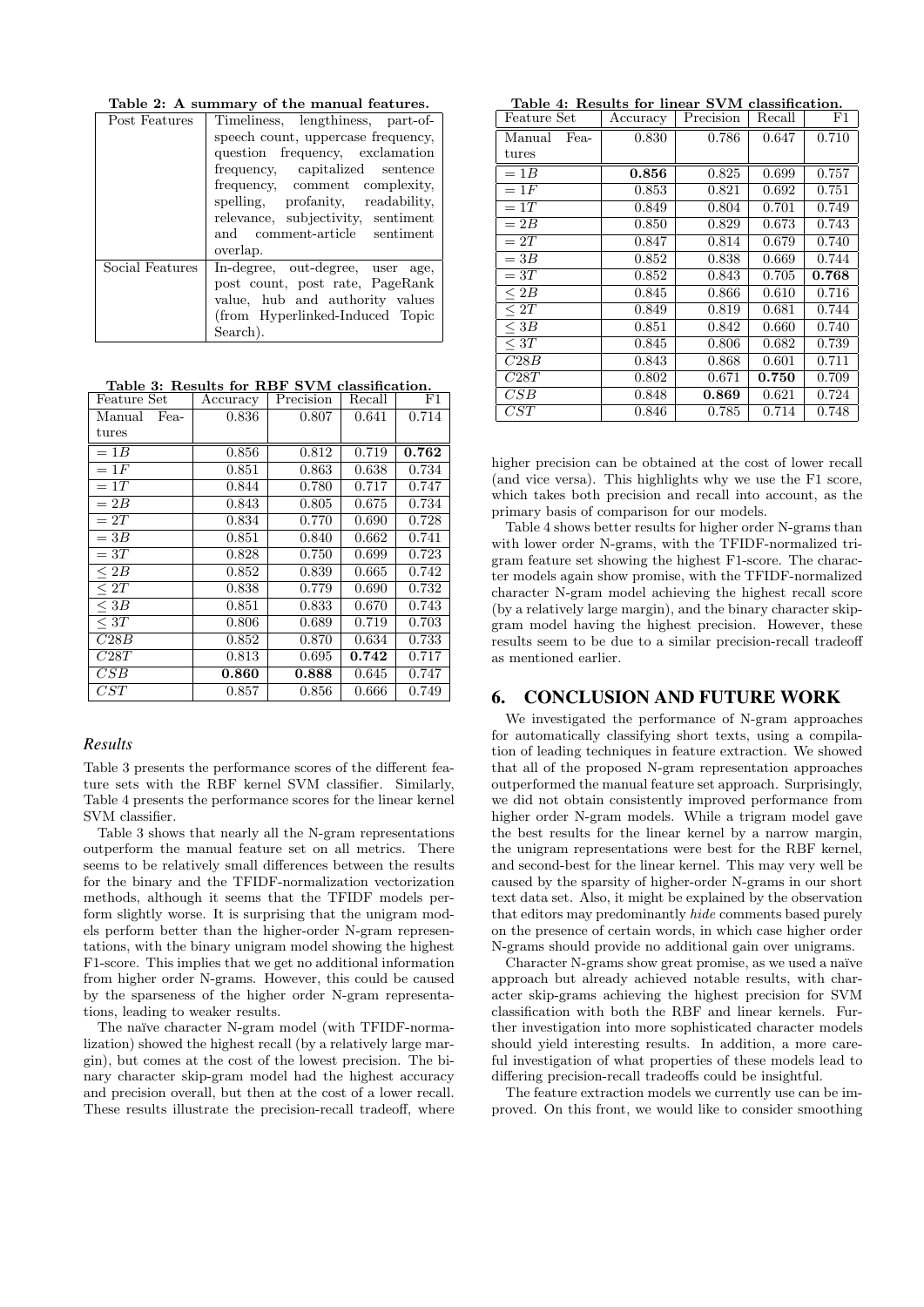techniques and contextual language models [42] to improve on the N-gram representation techniques used in this paper. Another approach is to use more sophisticated bigrams and trigrams that identify certain lexical classes of terms (e.g. *adjective noun* or *adv verb* bigrams) in the hopes that these classes will reduce the noise in the bigram and trigram feature sets. Also, investigating syntactic N-grams could help to identify equivalent N-grams by considering different neighbourhoods for the elements contained in the N-grams. Both of these ideas are loosely inspired by the research of Sidorov et al. [55].

Alternative feature extraction models, including deep learning techniques [28] and distributed representation models (e.g. word embeddings [39]), could also be considered.

Future work will consider alternative approaches for short text classification. These approaches will include both alternative SVM kernels (e.g. string kernels [36]), as well as alternative classification techniques. It would also be interesting to know which samples our classifiers failed to classify, so as to learn how to improve the techniques further.

## 7. SOURCE CODE

The source code for this paper is kept in a Github repository [9]. Unfortunately the data sets used in this study can not be made public; however the repository provides guidelines for setting up a data set.

## 8. ACKNOWLEDGEMENTS

Some of this work was done at the MIH Media Lab at Stellenbosch University.

## 9. REFERENCES

- [1] E. Agichtein, C. Castillo, D. Donato, A. Gionis, and G. Mishne. Finding high-quality content in social media. In *Proceedings of the 2008 International Conference on Web Search and Data Mining*, pages 183–194. ACM, 2008.
- [2] A. Aizawa. An information-theoretic perspective of TF–IDF measures. *Information Processing & Management*, 39(1):45–65, 2003.
- [3] A. U. Alvarez. Bad words list. http: //urbanoalvarez.es/blog/2008/04/04/bad-words-list/. Accessed: March 2014.
- [4] A. Basu, C. Walters, and M. Shepherd. Support vector machines for text categorization. In *System Sciences, 2003. Proceedings of the 36th Annual Hawaii International Conference on*, pages 7–pp. IEEE, 2003.
- [5] Y. Bengio, R. Ducharme, P. Vincent, and C. Janvin. A Neural Probabilistic Language Model. *The Journal of Machine Learning Research*, 3:1137–1155, 2003.
- [6] J. Bergstra and Y. Bengio. Random Search for Hyper-Parameter Optimization. *Journal of Machine Learning Research*, 13:281–305, 2012.
- [7] S. Bird, E. Klein, and E. Loper. *Natural language processing with Python*. O'Reilly Media, Inc., 2009.
- [8] L. Bottou. *Large-scale kernel machines*. MIT Press, 2007.
- [9] D. Brand. Comment Classification. https: //github.com/DirkBrand/Comment-Classification, 2015.
- [10] D. Brand and B. van der Merwe. Comment Classification for an Online News Domain. In *Proceedings of the first International Conference on the use of Mobile Informations and Communication Technology (ICT) in Africa*, pages 50–56. UMICTA, ACM, 2014.
- [11] T. Brants, A. C. Popat, P. Xu, F. J. Och, and J. Dean. Large language models in machine translation. In *Proceedings of the Joint Conference on Empirical Methods in Natural Language Processing and Computational Natural Language Learning*. Citeseer, 2007.
- [12] R. Caruana and D. Freitag. Greedy Attribute Selection. *Proceedings of the 11th International Conference on Machine Learning*, 48:28–36, 1994.
- [13] W. B. Cavnar and J. M. Trenkle. N-Gram-Based Text Categorization. *In Proceedings of SDAIR-94, 3rd Annual Symposium on Document Analysis and Information Retrieval*, pages 161–175, 1994.
- [14] B. C. Chen, J. Guo, B. Tseng, and J. Yang. User reputation in a comment rating environment. In *Proceedings of the 17th ACM SIGKDD International Conference on Knowledge Discovery and Data Mining*, pages 159–167. ACM, 2011.
- [15] M. Chen, X. Jin, and D. Shen. Short text classification improved by learning multi-granularity topics. *IJCAI International Joint Conference on Artificial Intelligence*, pages 1776–1781, 2011.
- [16] W. Cheng, C. Greaves, and M. Warren. From n-gram to skipgram to concgram. *International Journal of Corpus Linguistics*, 11(4):411–433, 2006.
- [17] V. Cherkassky and Y. Ma. Selection of meta-parameters for support vector regression. In *Artificial Neural Networks - ICANN*, pages 687–693. Springer, 2002.
- [18] N. Cristianini and J. Shawe-Taylor. *An introduction to support vector machines and other kernel-based learning methods*. Cambridge university Press, 2000.
- [19] H. Daumé III. A Course in Machine Learning. http://ciml.info, 2012.
- [20] Z. Elberrichi and B. Aljohar. N-grams in Texts Categorization. *Scientific Journal of King Faisal University (Basic and Applied Sciences)*, 8(2):25–39, 2007.
- [21] R. Flesch. A new readability yardstick. *Journal of Applied Psychology*, 32(3):221, 1948.
- [22] E. Frank and R. R. Bouckaert. Naive Bayes for text classification with unbalanced classes. In *Knowledge Discovery in Databases: PKDD 2006*, pages 503–510. Springer, 2006.
- [23] S. R. Gunn. Support Vector Machines for Classification and Regression. *ISIS technical report*, 14, 1998.
- [24] G. Guo, H. Wang, D. Bell, Y. Bi, and K. Greer. Using kNN Model-based Approach for Automatic Text Categorization. *Soft Computing*, 10:423–430, 2006.
- [25] I. Guyon and A. Elisseeff. An introduction to variable and feature selection. *The Journal of Machine Learning Research*, 3:1157–1182, 2003.
- [26] R. Herbrich and T. Graepel. A PAC-Bayesian margin bound for linear classifiers. *Information Theory, IEEE*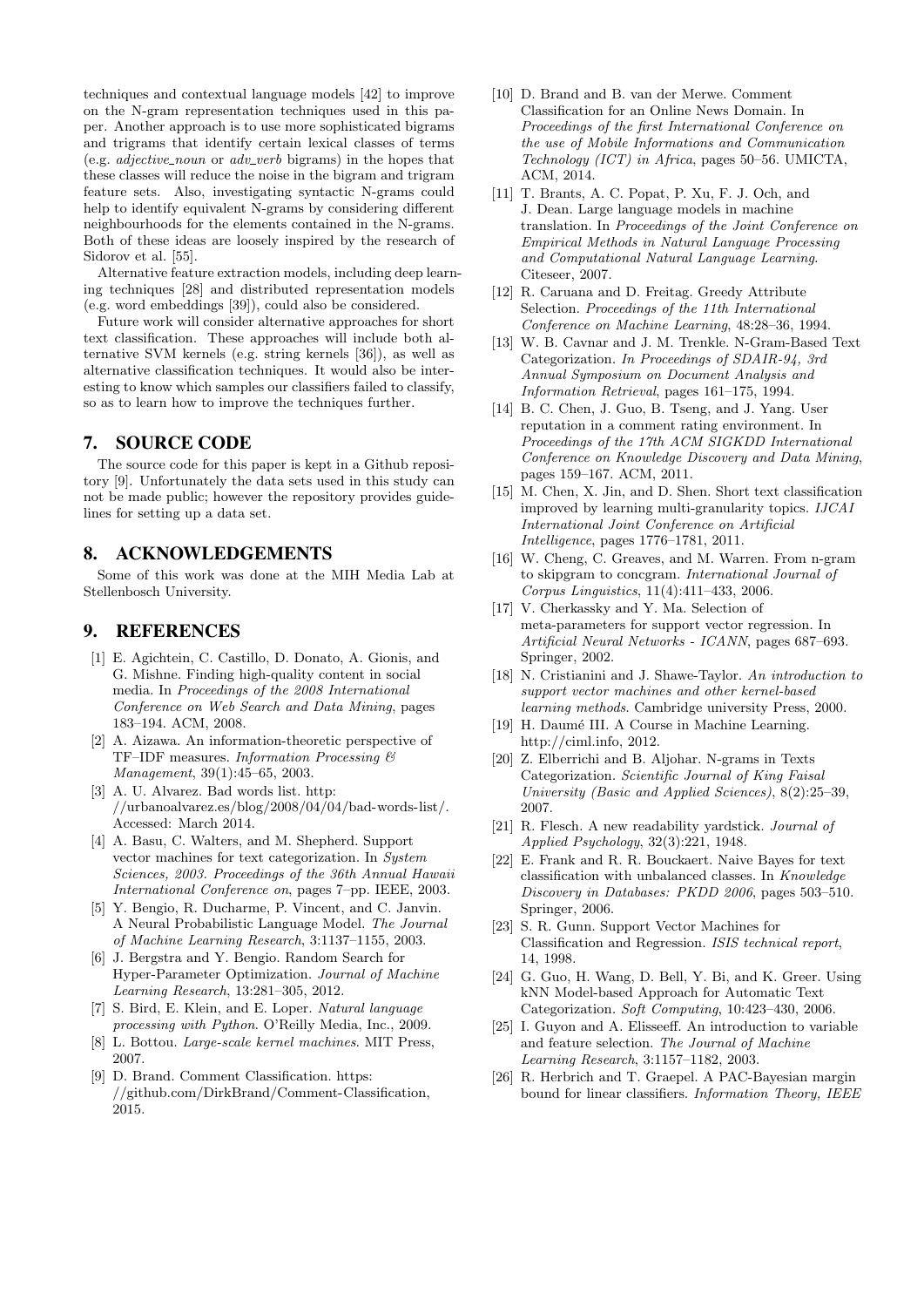*Transactions on*, 48(12):3140–3150, 2002.

- [27] A. Heß, P. Dopichaj, and C. Maaß. Multi-value classification of very short texts. *Lecture Notes in Computer Science (Including Subseries Lecture Notes in Artificial Intelligence and Lecture Notes in Bioinformatics)*, 5243 LNAI:70–77, 2008.
- [28] G. E. Hinton. Learning multiple layers of representation. *Trends in cognitive sciences*, 11(10):428–434, 2007.
- [29] T. Hirsimäki. On compressing N-gram language models. In *ICASSP, IEEE International Conference on Acoustics, Speech and Signal Processing - Proceedings*, volume 4, 2007.
- [30] C. F. Hsu, E. Khabiri, and J. Caverlee. Ranking comments on the social web. In *Computational Science and Engineering, 2009. CSE'09*, volume 4, pages 90–97. IEEE, 2009.
- [31] C. W. Hsu, C. C. Chang, and C. J. Lin. A Practical Guide to Support Vector Classification. *BJU international*, 101(1):1396–400, 2008.
- [32] T. Joachims. *Text categorization with support vector machines: Learning with many relevant features*. Springer, 1998.
- [33] E. Jones, T. Oliphant, and P. Peterson. SciPy: Open source scientific tools for Python, 2014.
- [34] J. M. Kleinberg. Hubs, Authorities, and Communities. *ACM Computing Surveys (CSUR)*, 31:5, 1999.
- [35] C. Lampe and P. Resnick. Slash (dot) and burn: Distributed Moderation in a large Online Conversation Space. In *Proceedings of the SIGCHI Conference on Human Factors in Computing Systems*, pages 543–550. ACM, 2004.
- [36] H. Lodhi, C. Saunders, J. Shawe-Taylor, N. Cristianini, and C. Watkins. Text Classification using String Kernels. *The Journal of Machine Learning Research*, 2:419–444, 2002.
- [37] R. G. Lomax and D. L. Hahs-Vaughn. *Statistical concepts: a second course*. Routledge, 2013.
- [38] H. P. Luhn. The automatic creation of literature abstracts. *IBM Journal of Research and Development*, 2(2):159–165, 1958.
- [39] T. Mikolov, G. Corrado, K. Chen, and J. Dean. Efficient Estimation of Word Representations in Vector Space. *Proceedings of the International Conference on Learning Representations (ICLR 2013)*, pages 1–12, 2013.
- [40] G. a. Miller. WordNet: a lexical database for English. *Communications of the ACM*, 38(11):39–41, 1995.
- [41] G. Mishne. Experiments with mood classification in blog posts. *Proceedings of ACM SIGIR 2005 Workshop on Stylistic Analysis of Text for Information Access*, page 19, 2005.
- [42] A. Mnih and G. E. Hinton. A scalable hierarchical distributed language model. In *Advances in neural information processing systems*, pages 1081–1088, 2009.
- [43] M. P. O'Mahony and B. Smyth. A classification-based review recommender. *Knowledge-Based Systems*, 23(4):323–329, 2010.
- [44] L. Page, S. Brin, R. Motwani, and T. Winograd. The PageRank citation ranking: Bringing order to the

web. 1999.

- [45] F. Pedregosa, G. Varoquaux, A. Gramfort, V. Michel, B. Thirion, O. Grisel, M. Blondel, P. Prettenhofer, R. Weiss, and V. Dubourg. Scikit-learn: Machine learning in python. *The Journal of Machine Learning Research*, 12:2825–2830, 2011.
- [46] X. H. Phan, L. M. Nguyen, and S. Horiguchi. Learning to Classify Short and Sparse Text & Web with Hidden Topics from Large-scale Data Collections. *Proceeding of the 17th International Conference on World Wide Web - WWW '08*, pages 91–100, 2008.
- [47] V. V. Raghavan and S. K. M. Wong. A Critical Analysis of Vector Space Model for Information Retrieval. *Journal of the American Society for Information Science*, 37:279–287, 1986.
- [48] Ranks.nl. Default english stopwords list. http://www.ranks.nl/stopwords. Accessed: July 2014.
- [49] M. Rowe, S. Angeletou, and H. Alani. Predicting discussions on the social semantic web. In *The Semanic Web: Research and Applications*, pages 405–420. Springer, 2011.
- [50] J. Sabater and C. Sierra. Reputation and social network analysis in multi-agent systems. In *Proceedings of the First International Joint Conference on Autonomous Agents and Multiagent Systems: Part 1*, pages 475–482. ACM, 2002.
- [51] G. Salton and C. Buckley. Term-weighting approaches in automatic text retrieval. *Information processing & Management*, 24(5):513–523, 1988.
- [52] G. Salton and M. J. McGill. *Introduction to Modern Information Retrieval*. McGraw-Hill, Inc., 1986.
- [53] G. Salton, A. Wong, and C.-S. Yang. A vector space model for automatic indexing. *Communications of the ACM*, 18(11):613–620, 1975.
- [54] N. Shuyo. Language Detection Library for Java, 2010.
- [55] G. Sidorov, F. Velasquez, E. Stamatatos, A. Gelbukh, and L. Chanona-Hernández. Syntactic dependency-based n-grams as classification features. In *Advances in Computational Intelligence*, pages 1–11. Springer, 2013.
- [56] G. Song, Y. Ye, X. Du, X. Huang, and S. Bie. Short Text Classification: A Survey. *Journal of Multimedia*, 9(5):635–643, 2014.
- [57] B. Sriram, D. Fuhry, E. Demir, H. Ferhatosmanoglu, and M. Demirbas. Short text classification in Twitter to improve Information Filtering. *Proceeding of the 33rd International ACM SIGIR Conference on Research and Development in Information Retrieval - SIGIR '10*, page 841, 2010.
- [58] J. Tang, S. Alelyani, and H. Liu. Feature Selection for Classification: A Review. *Data Classification: Algorithms and Applications*, page 37, 2014.
- [59] A. Tomović, P. Janičić, and V. Kešelj. N-Gram-based classification and unsupervised hierarchical clustering of genome sequences. *Computer Methods and Programs in Biomedicine*, 81:137–153, 2006.
- [60] Tryolabs. Reddit's new comment sorting system. http://www.tryolabs.com/. Accessed: February 2014.
- [61] L. van der Maaten, E. Postma, and J. van den Herik. Dimensionality Reduction: A Comparative Review. *Journal of Machine Learning Research*, 10:1–41, 2009.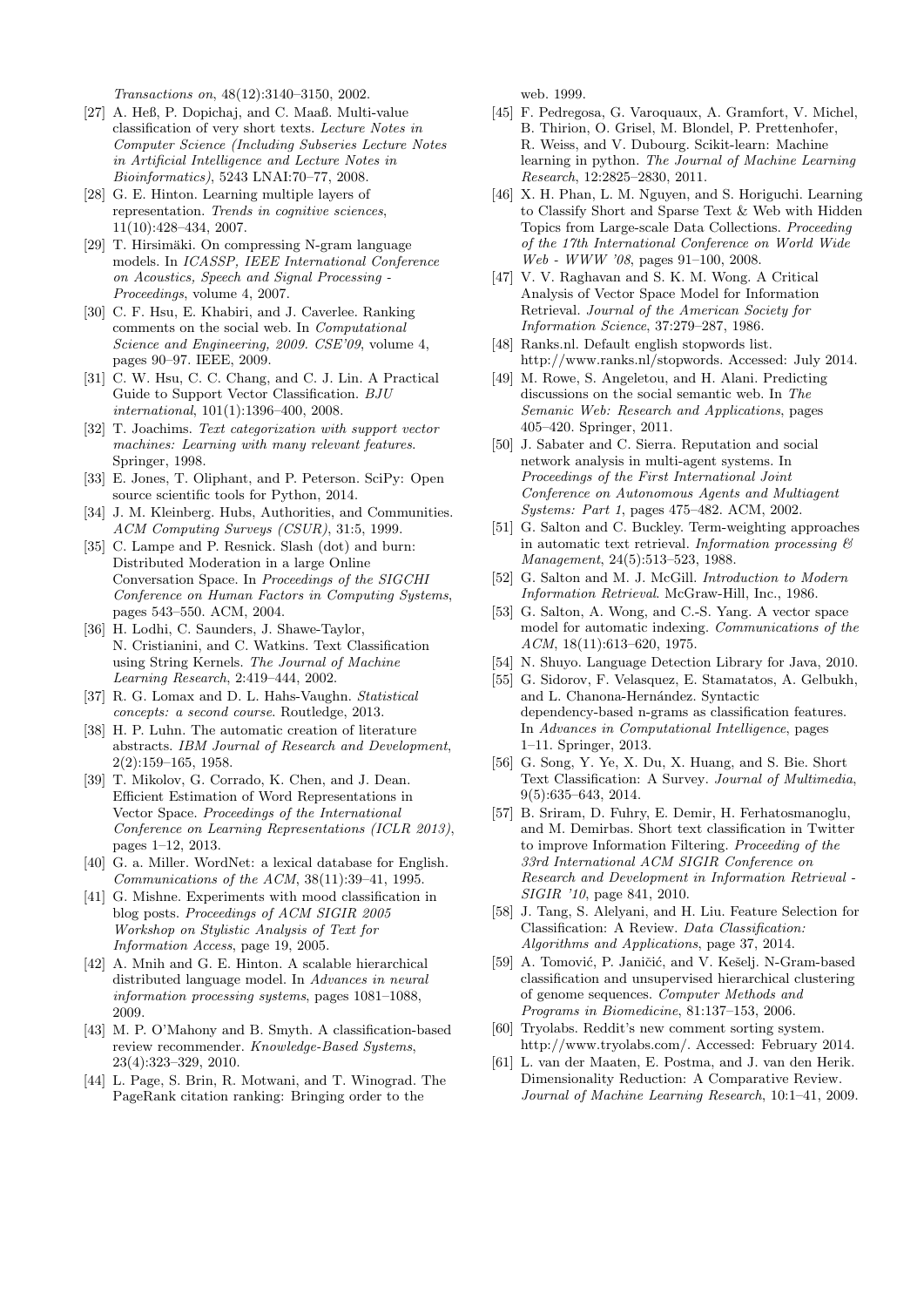- [62] V. Vapnik. *The Nature of Statistical Learning Theory*. Springer, 2000.
- [63] N. Wanas, M. El-Saban, H. Ashour, and W. Ammar. Automatic scoring of online discussion posts. In *Proceedings of the 2nd ACM Workshop on Information Credibility on the Web*, pages 19–26. ACM, 2008.
- [64] M. Weimer, I. Gurevych, and M. Mühlhäuser. Automatically assessing the post quality in online discussions on software. In *Proceedings of the 45th Annual Meeting of the ACL on Interactive Poster and Demonstration Sessions*, pages 125–128. Association for Computational Linguistics, 2007.

# APPENDIX

## A. MANUAL FEATURES

This appendix details the features used in the manual feature set.

#### *•* **Post Features**

- **–** *Timeliness*. This feature reflects the response time of a user's comment in relation to when the relevant article was posted [63].
- **–** *Lengthiness*. This feature is a simple measure of the length of a comment relative to the average length of comments of that article [63].
- **–** *Part-of-speech Count*. The number of verbs, nouns and pronouns in the comment are all used as features.
- **–** *Uppercase Frequency*. This feature is the frequency of words in the comment that are uppercase [30], as a percentage of the total words.
- **–** *Question Frequency*. This feature is the counts of the number of sentences in the comment that end in a question mark [64]. The value is given as a percentage of the total number of sentences.
- **–** *Exclamation Frequency*. This feature is the counts of the number of sentences in the comment that end in an exclamation mark [64]. The value is given as a percentage of the total number of sentences.
- **–** *Capitalized Sentence Frequency*. This feature determines the percentage of sentences in the comment starting with a capital letter.
- **–** *Complexity*. The complexity of a comment is measured by the entropy of the words in the comment [30]. Intuitively, it represents the diversity in word choice in the comment. A low entropy score would indicate that a comment has few or repetitive words.
- **–** *Spelling*. This feature measures the frequency of misspelled words in the comment. The feature is calculated by looking up each word in a dictionary and recording the percentage of words that cannot be found in the dictionary.
- **–** *Profanity*. This feature measures the frequency of profane words in the comment. Similar to the spelling feature, the feature value is calculated by looking up each word in a dictionary of profane language and recording the percentage of words that can be found in the list of banned words. The list is built from a list published by Alejandro U. Alvarez [3].
- **–** *Readability*. The readability of a comment is defined as with what ease the reader is able to read the comment (determined by the Flesch Reading Ease Test (FRES) [21]).
- **–** *Relevance*. The relevance of a comment can be measured relative to its enclosing article. To calculate the relevance of a comment to the article, the overlap between the words in the comment and the words in the article is quantified. For this, a bag-of-words vector of the 100 most frequent words is generated from the body of the article.
- **–** *Subjectivity*. The subjectivity of the comment is also captured as a feature. The polarity of the comment is determined by a classifier (as a probability distribution), and if the difference between a comment's positive and negative values is over 20% (i.e. the positive value is below  $40\%$  or above  $60\%$ ), the comment is classified as objective, otherwise it is classified as subjective.
- **–** *Sentiment*. To determine the sentiment of a comment, a trained classifier (Naïve Bayes) was used to predict the sentiment of a comment. The classifier produces a probability distribution of positivity of the comment. This score is then used as a feature.
- **–** *Comment-Article Sentiment Overlap*. To capture the commenter's alignment to the article, the polarity of the article's content is compared to that of the comment. If it matches, a one is used as a feature, otherwise a zero.

## *•* **Social Features**

- **–** *In-degree*. The number of comments that have been left as a child comment to this user's parent comment.
- **–** *Out-degree*. The number of parent comments that this user has commented on.
- **–** *User age*. The difference between the user's first post ("join date") and the user's last post (in days).
- **–** *Post count*. The number of comments the user has posted.
- **–** *Post rate*. The post count divided by the user age.
- **–** *PageRank*. The PageRank [44] value of the user as calculated on a sociagram (with users as nodes and comments as directed edges).
- **–** *HITS*. The authority and hub value of the comment, as calculated by the Hyperlink-Induced Topic Search algorithm [34].

# B. TUNED PARAMETERS

Table 5 shows the parameters that were tuned with a grid search for the various feature sets.